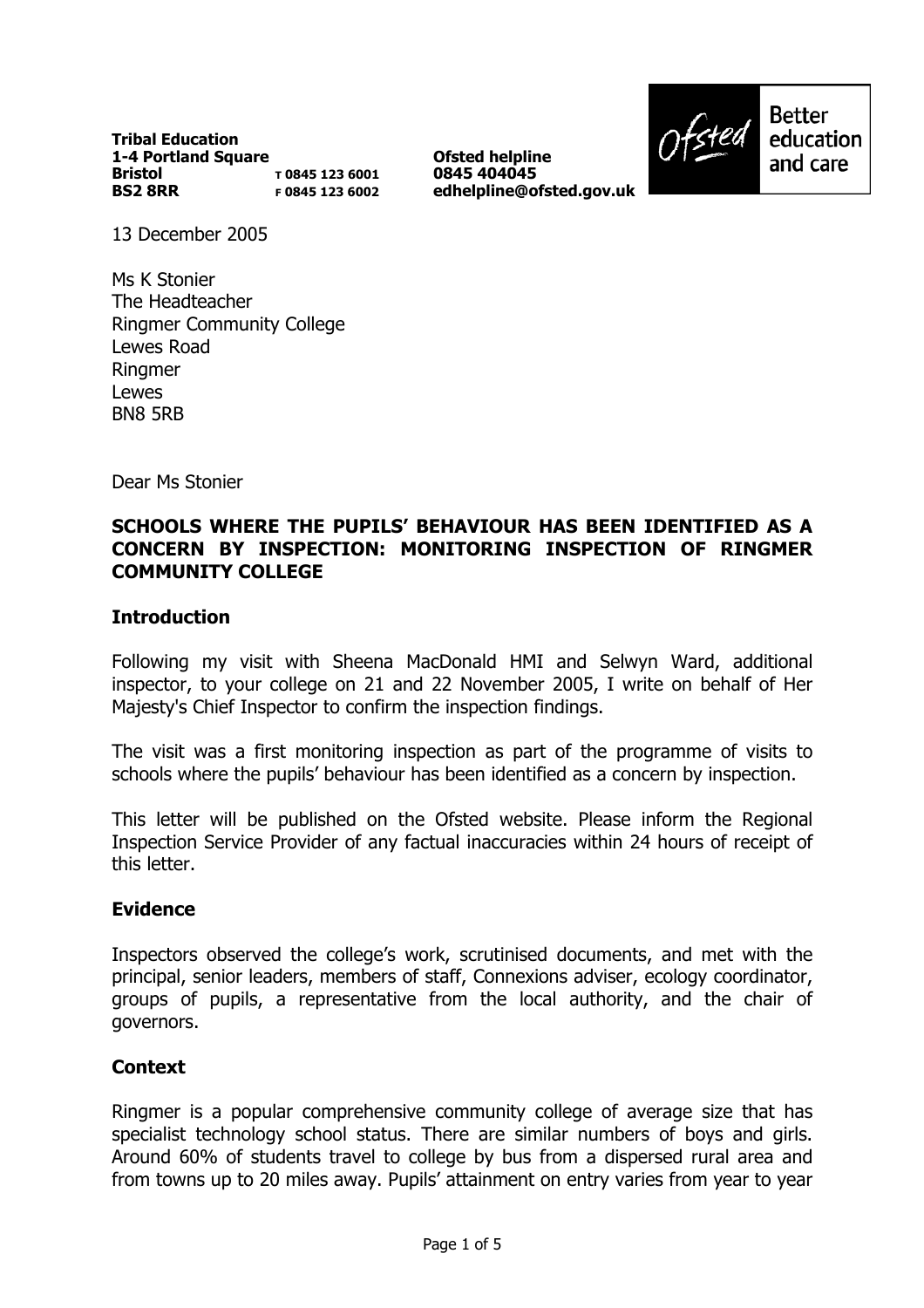but is average overall. The percentage of pupils who are known to be eligible for free school meals is low at just over 3%. A £1,500,000 building programme has recently been completed and the college has been recognised as an Investor in People.

## **Achievement and standards**

Ringmer has been identified by the Department for Education and Skills and the Specialist Schools Trust as a high performing school based on GCSE results over the past few years. The pupils start in Year 7 with average standards and most make satisfactory progress by the end of Year 9. However, the college was disappointed that the challenging Year 9 targets for 2005 were not met. Older pupils make good progress. The percentage gaining five or more higher GCSE grades was above average in 2004 but fell slightly in 2005. There are one or two subjects such as physical education and geography where results need to be more consistent each year. Progress in lessons was good, particularly when the teaching was lively and the lessons interesting.

## **Personal development and well-being**

Pupils' attitudes and behaviour show a marked improvement to that described in the inspection report of November 2004. Pupils behave well at break times and as they move between lessons. The college has effective systems in place for dealing with any incidents of unacceptable behaviour in lessons so that pupils who misbehave are not allowed to disrupt the learning of others. Generally, pupils display positive attitudes and are willing to learn, although their enthusiasm varies between subjects and in relation to the quality of teaching. Where pupils are set challenging work that is well matched to their abilities they work with sustained effort and make good progress. Where the pace of lessons is more pedestrian pupils are sometimes quietly inattentive or chatter. In a number of lessons pupils have a tendency to call out rather than follow the more usual routine of putting up their hands to ask a question or volunteer an answer. Pupils themselves identify inconsistencies between how teachers manage behaviour as a key area that they would like to see improved.

Year 7 pupils appreciate the support they receive from older pupils and said that, "It makes you feel good about yourself."

The number of exclusions is slightly down on last year. Significantly, the reasons for exclusion have changed. Previously, a high number of exclusions were for acts of physical aggression. Exclusions now are more commonly for verbal abuse. This suggests both an improvement in behaviour and less tolerance by the college of unacceptable attitudes and extremes of behaviour.

Attendance is good and there are clear systems for tracking and following up absences which are applied systematically and effectively. Punctuality has improved significantly since the previous inspection and the number of pupils arriving late to registration at the beginning of the day or immediately after lunch has decreased by two thirds.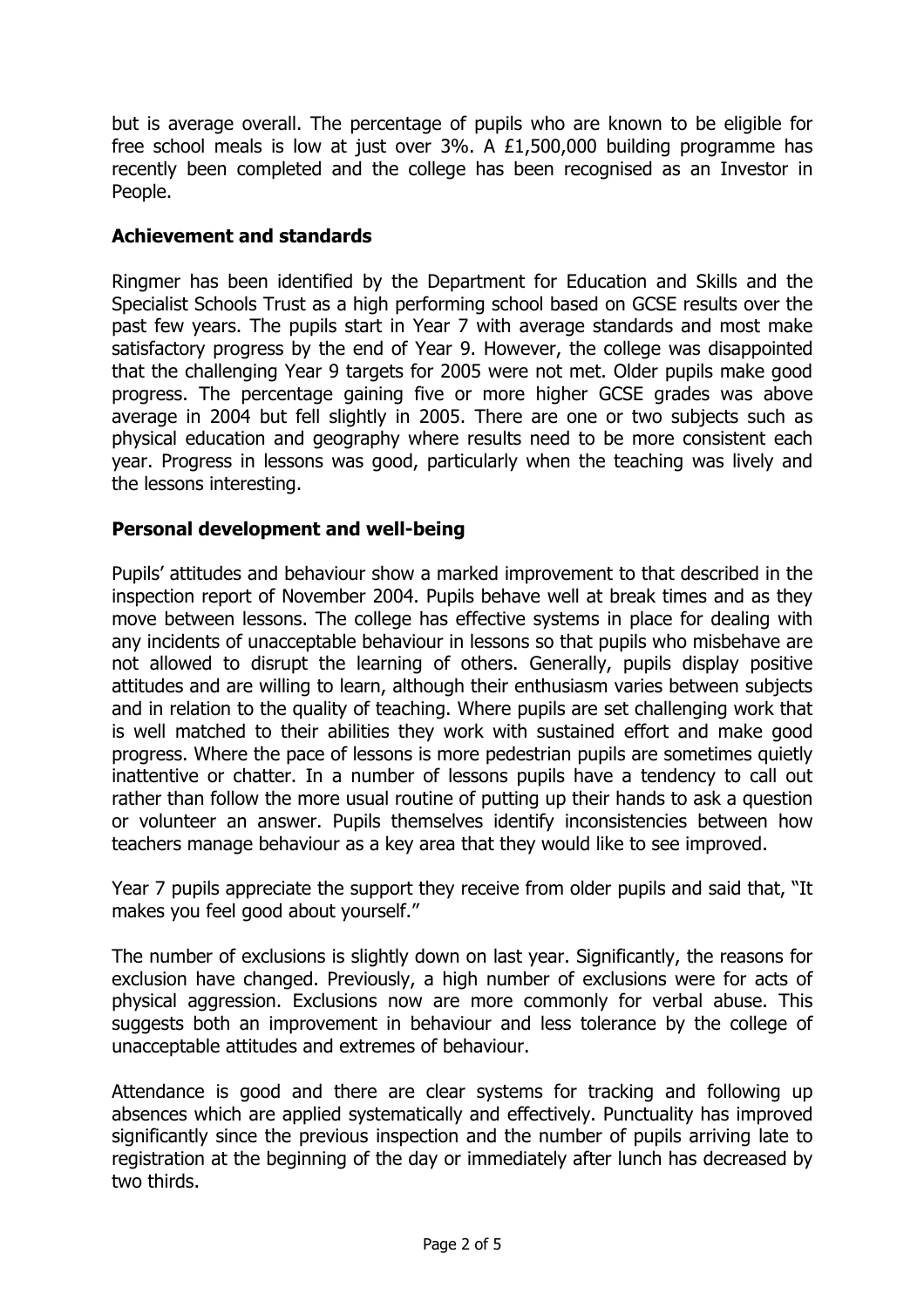Most pupils were keen to get to lessons and a good staff presence in the corridors encouraged the less enthusiastic to be prompt. Staff have benefited from training in dealing with incidents of lateness and there are clear systems in place to log incidents and track individual pupil concerns.

Progress on the areas for improvement identified by the inspection in November 2004:

• improve attitudes and behaviour, both in lessons and around the college  $-\text{good}$ progress.

# **Quality of provision**

There are good systems for assessment. In the most effective lessons teachers use assessment information to ensure that work is well matched to pupilsí abilities. The college makes good use of test data to set pupils challenging targets and there are strong mentoring arrangements to support pupils identified as being at risk of underachieving. Pupils have a good understanding of how well they are doing in each subject and of what they need to focus on in order to improve. The very effective guidance and support provided to pupils makes a significant contribution to their achievement.

The college has been imaginative in developing good alternatives for pupils for whom academic GCSE courses offer little appeal. An expanding range of vocational courses is being offered in conjunction with other schools and institutions and some pupils undertake work placements for part of the week.

Pupils are happy with arrangements to tackle bullying. They are pleased that teachers follow up incidents, particularly involving threatening behaviour, but are less confident that enough is done to discourage girls from making hurtful remarks.

There are strong links across the work of the college designed to improve the access of all pupils to the full curriculum. Levels of additional support are carefully planned and the monitoring and tracking of pupils ensures that support is well targeted to individual and group needs. In lessons the teaching assistants were providing good support, both for individual pupils and for groups of pupils. Their work was well focused on the pupils' learning and supported the implementation of the college's behaviour policy. However, the college has identified matching tasks to pupils' needs and prior attainment within the mainstream subject teaching as an area for further development.

### **Leadership and management**

The college is well led and efficiently managed. The college analyses data well, rightly looking to see whether strategies to improve pupils' progress are working. Changes clearly follow from this evaluation, such as how English is taught in Year 7.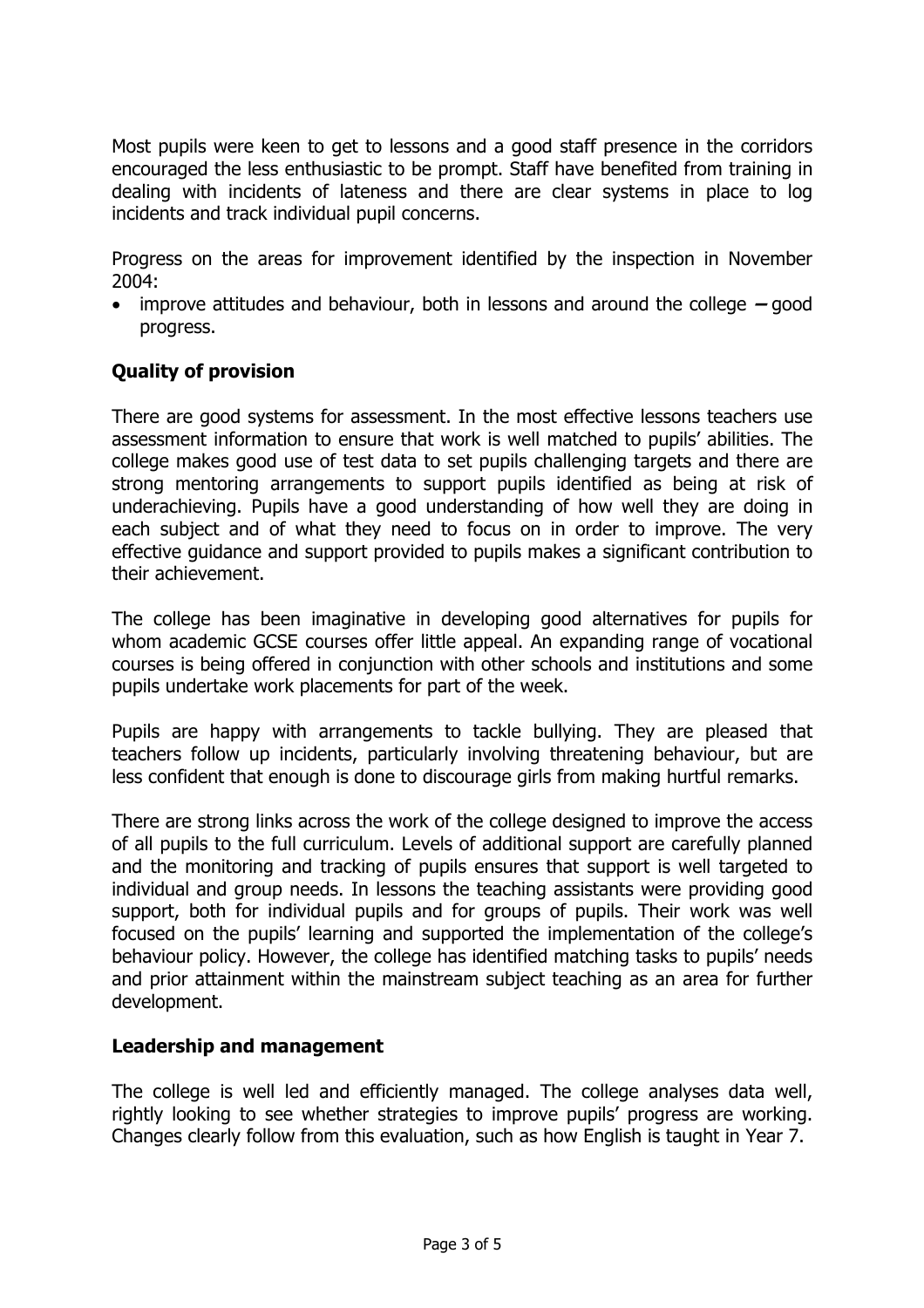The senior leadership team has addressed improving the pupils' attitudes and behaviour by developing a leadership model which makes all staff responsible for challenging inappropriate behaviour and fostering good behaviour. In addition continuing professional development has several strands and addresses both the needs of the institution and those of the individual. This model has been chosen as a case study of good practice by the Teacher Development Agency. All staff are included. Peer mentoring and coaching is also used to help staff develop and this is proving effective in improving the quality of teaching. The college has put in place systems and procedures which record and track the incidence of inappropriate behaviour. However, senior leaders recognise that these systems do not sufficiently recognise good conduct.

The actions taken have had a positive impact on improving behaviour but there remain some inconsistencies in how individual teachers interpret and implement the college behaviour policy.

The specialist status of the college has had a positive impact on improving behaviour. The work of advanced skills teachers in science and mathematics and the use of interactive whiteboards have helped improve the quality of teaching and learning. Strong partnerships have been developed with local primary schools and the local community. A broadening of the curriculum to include more vocational pathways, particularly with a rural dimension, is meeting the pupils' needs and interests. The college has a clear focus on environmental issues which are developed through several curriculum areas.

Governors support the college and are developing their role of critical friend. They take a close interest in the day to day working of the college and have a nominated governor who monitors the actions taken to improve behaviour.

## **External support**

The local authority has provided well planned support which the college has used effectively to bring about improvements and identify areas for further development. The level of support has decreased due to the improvements already made and an increasing confidence in the ability of college staff to make further improvements.

In some subjects, for example religious education, consultants continue to provide additional support to improve the quality of middle management and teaching skills. The college has benefited from support from the Connexions partnership and this is appreciated by staff and pupils.

## **Main Judgements**

The college has made good progress towards improving the pupils' behaviour.